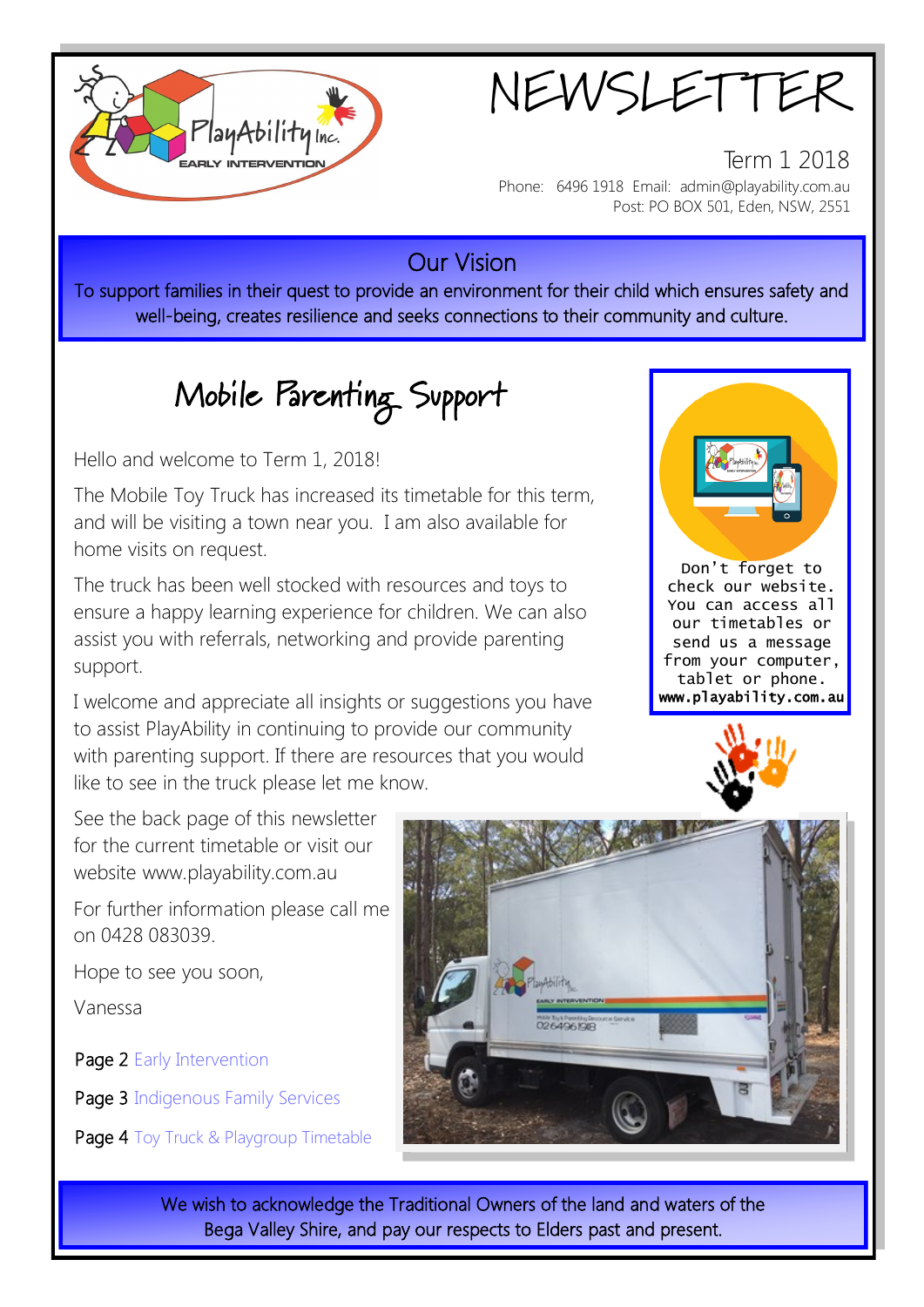# Early Intervention



### Welcome to Term 1 2018

The NDIS has landed! PlayAbility Early Intervention is now up and running on funded NDIS plans. It has been a challenge but we feel confident we have been able to provide continuity of quality early intervention for children and their families whilst at the same time working through all the paperwork and red tape needed to deliver funded NDIS plans. We are grateful for the patience of families as we and the staff at the NDIA went through a big learning curve. The NDIS has also brought many more children into the service as awareness has increased and Playability as an organisation has been steadily growing to meet the needs of the community.

#### Our Early Intervention Trans-disciplinary team

Geoff Johnston-Specialist teacher-NDIS Access Suzie Hides -Specialist teacher (from mid-March) Karyn Thomas-Specialist teacher Rowan Cox -Speech pathologist Amy Hoitink-Speech pathologist (part-time) Martina Israel-Occupational therapist Bethany Platt-Occupational therapist Nicky Nilsson-Occupational therapist (part time)-NDIS Access



#### What's happening with the NDIS?

Things have settled down. The NDIA realised by the middle of 2017 that they didn't know enough about the complexities of early childhood development and contracted an external organisation to liaise with providers (such as us) to support families through the access and planning processes. This has worked well. By now, much of the initial backlog of processing has been managed and most families either have a plan or have met access. This is a great relief. This means with all the paperwork done we can get back to engaging and supporting children, families and schools. However, there are quite a few families still waiting for their access request to be processed. Please don't worry. I am following these up regularly and it won't affect our commitment to your children.

So, by now most families fit into one of the following groups.

- You have a funded NDIS plan. This means you will have, or will be asked to negotiate, a service agreement. Essentially, your plan will pay for your Early Intervention supports.
- You have completed the Access Request and are either waiting for approval or have been approved. In the case that access has been approved, early intervention supports continue up to and beyond the planning process. If access has not been approved Playability will support you to find other supports within the community.
- You are in the Gateway. This means the NDIA is funding 10 hours of early intervention for us to understand what supports your child needs in order to meet access into the NDIS.

If you are unsure how this affects your family's situation please call me to discuss it. Each family's situation is different and I'm happy to chat with you if you want further clarification or more detail about your current status. Geoff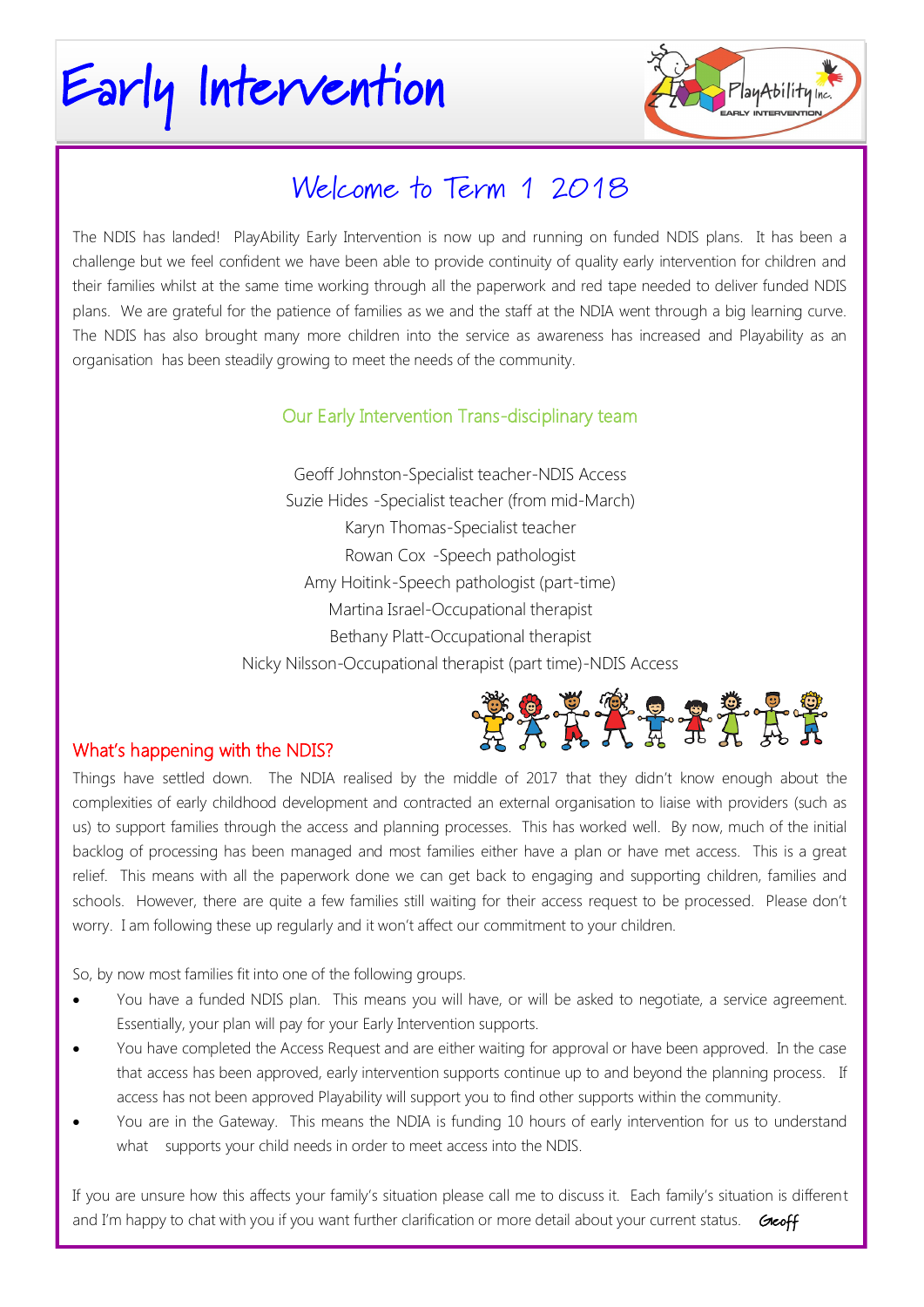

## INDIGENOUS FAMILY SUPPORT SERVICES

### "Let Me create My world"

*Strength based programs for children and their families, focusing on the importance of creating a world where children feel connected to their community and culture allowing each individual to create their world.*

Parenting and Family Support



- Have a yarn about your kids health, keeping kids safe, play, learning and getting ready for kindy.
	- Connect you to services such as Preschool, Childcare, School, Child Health Nurse, Doctors, Centrelink and others.
		- Assist you in navigating the National Disability Insurance Scheme



• Transport Assistance

Play Sessions

Come along and explore a range of different play experiences with your child.

Story telling, music, arts & craft, toy truck visits & community activities.

Bega: Wednesday 11.30am -1.00pm

7th of February to the 11th of April

Please call Aunty Kim 0447 233848 or Kylie on 0427 677 066 for more information.



Eden: Thursday  $11.30$  am  $-1.00$ pm

15th of February to the 12th of April

Please call Erin 0428 667 924 or Aunty Kim 0447 233 848 for more information

See our website for further information www.playability.com.au

#### For more information, please call:

Kylie Eldridge-Spires - Family Support Team Leader mobile 0427 677 066

Or our Project Officers Kim Aldridge - mobile 0447 233 848

Erin Halloran - mobile 0428 667924 Mahala Pickett - 02 6496 1918

Sarah Sweeny - mobile 0419 126 482 Vanessa Bragg - mobile 0428 089 039



PlayAbility has been approved a further 3 years of

funding to provide Indigenous Family Support Services